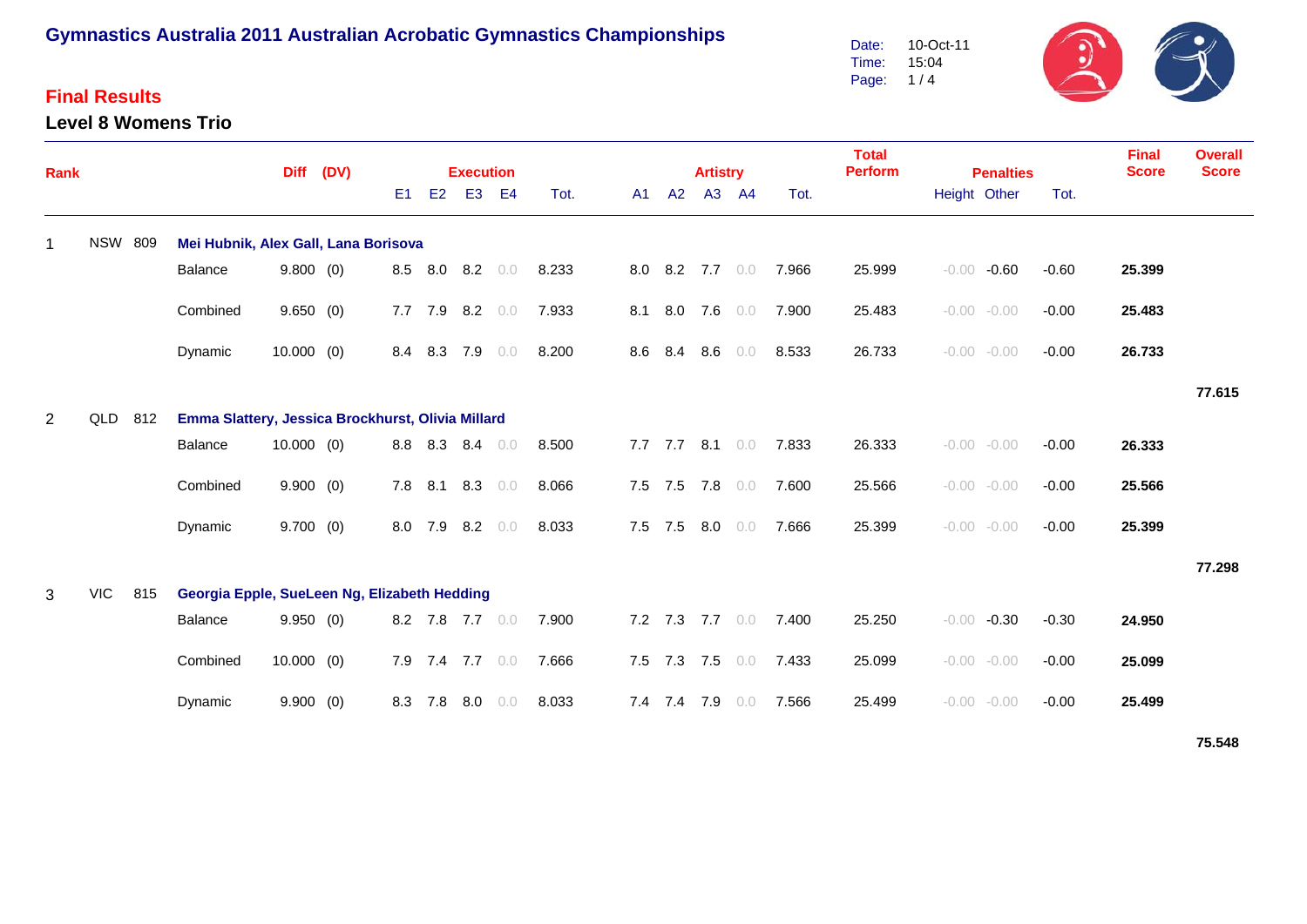#### **Final Results**

#### **Level 8 Womens Trio**

Date: Time: Page: 2 / 4 10-Oct-11 15:04

| Rank |                |                                                   |                                                | <b>Diff</b>  | (DV) |    | <b>Execution</b>                                             |  |                |              |                 | <b>Artistry</b> |     |       | <b>Total</b><br><b>Perform</b> | <b>Penalties</b>   |         | <b>Final</b><br><b>Score</b> | <b>Overall</b><br><b>Score</b> |
|------|----------------|---------------------------------------------------|------------------------------------------------|--------------|------|----|--------------------------------------------------------------|--|----------------|--------------|-----------------|-----------------|-----|-------|--------------------------------|--------------------|---------|------------------------------|--------------------------------|
|      |                |                                                   |                                                |              |      | E1 | E2<br>E <sub>3</sub><br>E4<br>A1 A2<br>A3 A4<br>Tot.<br>Tot. |  |                | Height Other | Tot.            |                 |     |       |                                |                    |         |                              |                                |
| 4    | <b>NSW 813</b> |                                                   | Jennifer Lim, Tess Nelson, Emma Briggs         |              |      |    |                                                              |  |                |              |                 |                 |     |       |                                |                    |         |                              |                                |
|      |                |                                                   | Balance                                        | $10.000$ (0) |      |    | 7.5 7.6 7.9 0.0                                              |  |                | 7.666        | 7.5 7.6 7.9 0.0 |                 |     | 7.666 | 25.332                         | $-0.00$<br>$-0.30$ | $-0.30$ | 25.032                       |                                |
|      |                |                                                   | Combined                                       | $10.000$ (0) |      |    | 7.7 7.5 7.5 0.0                                              |  |                | 7.566        | $7.7$ $7.6$     | 7.4             | 0.0 | 7.566 | 25.132                         | $-0.30$<br>$-0.00$ | $-0.30$ | 24.832                       |                                |
|      |                |                                                   | Dynamic                                        | $10.000$ (0) |      |    | 8.1 8.1                                                      |  | $8.0\quad 0.0$ | 8.066        | 7.3 7.8 7.3 0.0 |                 |     | 7.466 | 25.532                         | $-0.00 - 0.00$     | $-0.00$ | 25.532                       |                                |
|      |                |                                                   |                                                |              |      |    |                                                              |  |                |              |                 |                 |     |       |                                |                    |         |                              | 75.396                         |
| 5    | <b>NSW 818</b> | Laura Rutledge Robb, Olivia Wilson, Kate Sullivan |                                                |              |      |    |                                                              |  |                |              |                 |                 |     |       |                                |                    |         |                              |                                |
|      |                |                                                   | Balance                                        | 9.900(0)     |      |    | 7.8 8.0 8.3 0.0                                              |  |                | 8.033        | 7.9 8.2 7.9 0.0 |                 |     | 8.000 | 25.933                         | $-0.00 - 0.00$     | $-0.00$ | 25.933                       |                                |
|      |                |                                                   | Combined                                       | $10.000$ (0) |      |    | 6.8 7.3 7.3 0.0                                              |  |                | 7.133        | 7.7 7.6 7.2 0.0 |                 |     | 7.500 | 24.633                         | $-0.00$<br>$-0.60$ | $-0.60$ | 24.033                       |                                |
|      |                |                                                   | Dynamic                                        | 9.800(0)     |      |    | 7.4 7.9 7.9 0.0                                              |  |                | 7.733        | 8.0 8.0 7.5 0.0 |                 |     | 7.833 | 25.366                         | $-0.00 - 0.00$     | $-0.00$ | 25.366                       |                                |
|      |                |                                                   |                                                |              |      |    |                                                              |  |                |              |                 |                 |     |       |                                |                    |         |                              | 75.332                         |
| 6    | <b>VIC</b>     | 814                                               | Georgia Efthimiou, Hayley Rankin, Lauren Shiel |              |      |    |                                                              |  |                |              |                 |                 |     |       |                                |                    |         |                              |                                |
|      |                |                                                   | Balance                                        | 9.800(0)     |      |    | 8.2 7.9 7.8 0.0                                              |  |                | 7.966        | $7.7$ $7.7$     | $8.2\quad 0.0$  |     | 7.866 | 25.632                         | $-0.30$<br>$-0.00$ | $-0.30$ | 25.332                       |                                |
|      |                |                                                   | Combined                                       | 9.800(0)     |      |    | 7.3 7.7 7.8 0.0                                              |  |                | 7.600        | 7.5 7.6         | 7.7 0.0         |     | 7.600 | 25.000                         | $-0.00 - 0.00$     | $-0.00$ | 25.000                       |                                |
|      |                |                                                   | Dynamic                                        | 9.500(0)     |      |    | 7.7 7.8 7.8 0.0                                              |  |                | 7.766        | 7.3 7.4 7.4     |                 | 0.0 | 7.366 | 24.632                         | $-0.00 - 0.00$     | $-0.00$ | 24.632                       |                                |
|      |                |                                                   |                                                |              |      |    |                                                              |  |                |              |                 |                 |     |       |                                |                    |         |                              | 74.964                         |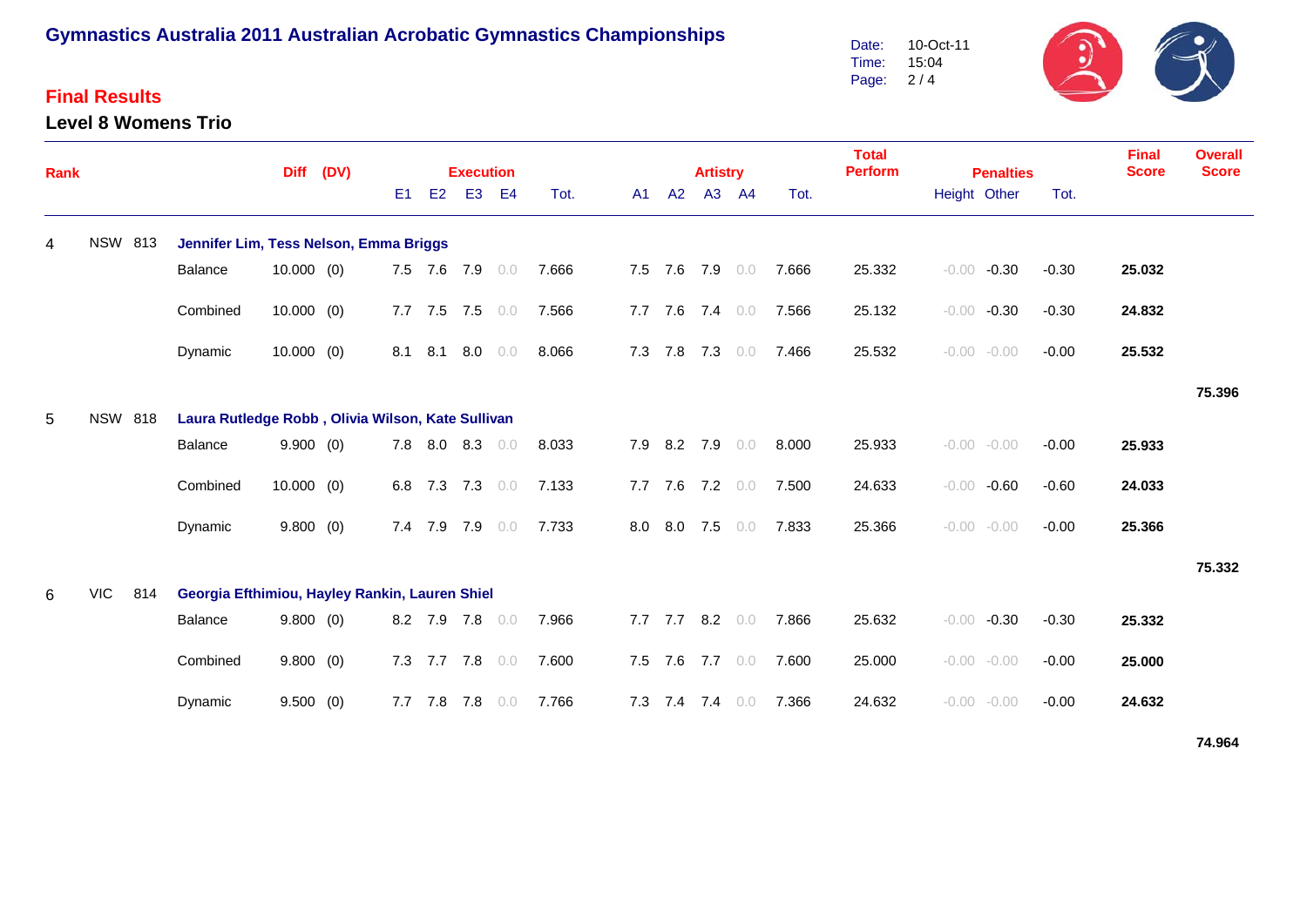### **Final Results**

#### **Level 8 Womens Trio**

Date: Time: Page: 10-Oct-11 15:04 3 / 4



| Rank           |                |                                            |                                            | <b>Diff</b>  | (DV) |                | <b>Execution</b> |                 |     |       |     |             | <b>Artistry</b> |                 |                       | <b>Total</b><br><b>Perform</b> | <b>Penalties</b>   |         | <b>Final</b><br><b>Score</b> | <b>Overall</b><br><b>Score</b> |
|----------------|----------------|--------------------------------------------|--------------------------------------------|--------------|------|----------------|------------------|-----------------|-----|-------|-----|-------------|-----------------|-----------------|-----------------------|--------------------------------|--------------------|---------|------------------------------|--------------------------------|
|                |                |                                            |                                            |              |      | E <sub>1</sub> | E2               | E <sub>3</sub>  | E4  | Tot.  | A1  | A2          |                 | A3 A4           | Tot.                  |                                | Height Other       | Tot.    |                              |                                |
| $\overline{7}$ | <b>NSW 816</b> |                                            | Pip Malone, Sarah Andrews, Natalie Taliana |              |      |                |                  |                 |     |       |     |             |                 |                 |                       |                                |                    |         |                              |                                |
|                |                |                                            | Balance                                    | $10.000$ (0) |      |                |                  | 7.6 7.9 7.6 0.0 |     | 7.700 |     |             |                 | 7.8 7.8 7.4 0.0 | 7.666                 | 25.366                         | $-0.00 -0.30$      | $-0.30$ | 25.066                       |                                |
|                |                |                                            | Combined                                   | $10.000$ (0) |      |                | 6.7 7.1          | 6.6             | 0.0 | 6.800 |     | 7.6 7.6     | 7.4             | 0.0             | 7.533                 | 24.333                         | $-0.00 - 0.00$     | $-0.00$ | 24.333                       |                                |
|                |                |                                            | Dynamic                                    | 9.900(0)     |      |                |                  | 7.8 7.9 7.6 0.0 |     | 7.766 | 7.8 | 8.0         | 7.6             | 0.0             | 7.800                 | 25.466                         | $-0.00 - 0.00$     | $-0.00$ | 25.466                       |                                |
|                |                |                                            |                                            |              |      |                |                  |                 |     |       |     |             |                 |                 |                       |                                |                    |         |                              | 74.865                         |
| 8              | <b>NSW 817</b> | Kirsten Maloney, Georgia Dent, Erin Brooks |                                            |              |      |                |                  |                 |     |       |     |             |                 |                 |                       |                                |                    |         |                              |                                |
|                |                |                                            | Balance                                    | $10.000$ (0) |      |                |                  | 7.5 7.9 7.9 0.0 |     | 7.766 |     |             |                 |                 | 7.3 7.3 7.8 0.0 7.466 | 25.232                         | $-0.00 - 0.00$     | $-0.00$ | 25.232                       |                                |
|                |                |                                            | Combined                                   | $10.000$ (0) |      |                |                  | 6.9 7.0 7.3 0.0 |     | 7.066 |     |             |                 | 7.5 7.4 7.1 0.0 | 7.333                 | 24.399                         | $-0.00 - 0.00$     | $-0.00$ | 24.399                       |                                |
|                |                |                                            | Dynamic                                    | 9.800(0)     |      |                |                  | 7.0 7.4 7.5 0.0 |     | 7.300 |     |             | 7.5 7.3 7.7 0.0 |                 | 7.500                 | 24.600                         | $-0.00 - 0.00$     | $-0.00$ | 24.600                       |                                |
|                |                |                                            |                                            |              |      |                |                  |                 |     |       |     |             |                 |                 |                       |                                |                    |         |                              | 74.231                         |
| 9              | <b>NSW 810</b> |                                            | Emily Gale, Mackenzie Sivyer, Emma Dyce    |              |      |                |                  |                 |     |       |     |             |                 |                 |                       |                                |                    |         |                              |                                |
|                |                |                                            | Balance                                    | 9.500(0)     |      |                |                  | 7.6 7.8 8.0 0.0 |     | 7.800 |     | 7.5 7.5     | 7.0 0.0         |                 | 7.333                 | 24.633                         | $-0.00$<br>$-0.30$ | $-0.30$ | 24.333                       |                                |
|                |                |                                            | Combined                                   | 9.800(0)     |      |                |                  | 6.9 7.3 7.4 0.0 |     | 7.200 |     | $7.2$ $7.2$ | 7.5             | 0.0             | 7.300                 | 24.300                         | $-0.00 - 0.00$     | $-0.00$ | 24.300                       |                                |
|                |                |                                            | Dynamic                                    | $10.000$ (0) |      |                |                  | 8.1 7.8 7.6 0.0 |     | 7.833 |     | 7.5 7.6     | $7.1 \t0.0$     |                 | 7.400                 | 25.233                         | $-0.00 - 0.00$     | $-0.00$ | 25.233                       |                                |
|                |                |                                            |                                            |              |      |                |                  |                 |     |       |     |             |                 |                 |                       |                                |                    |         |                              | 73.866                         |